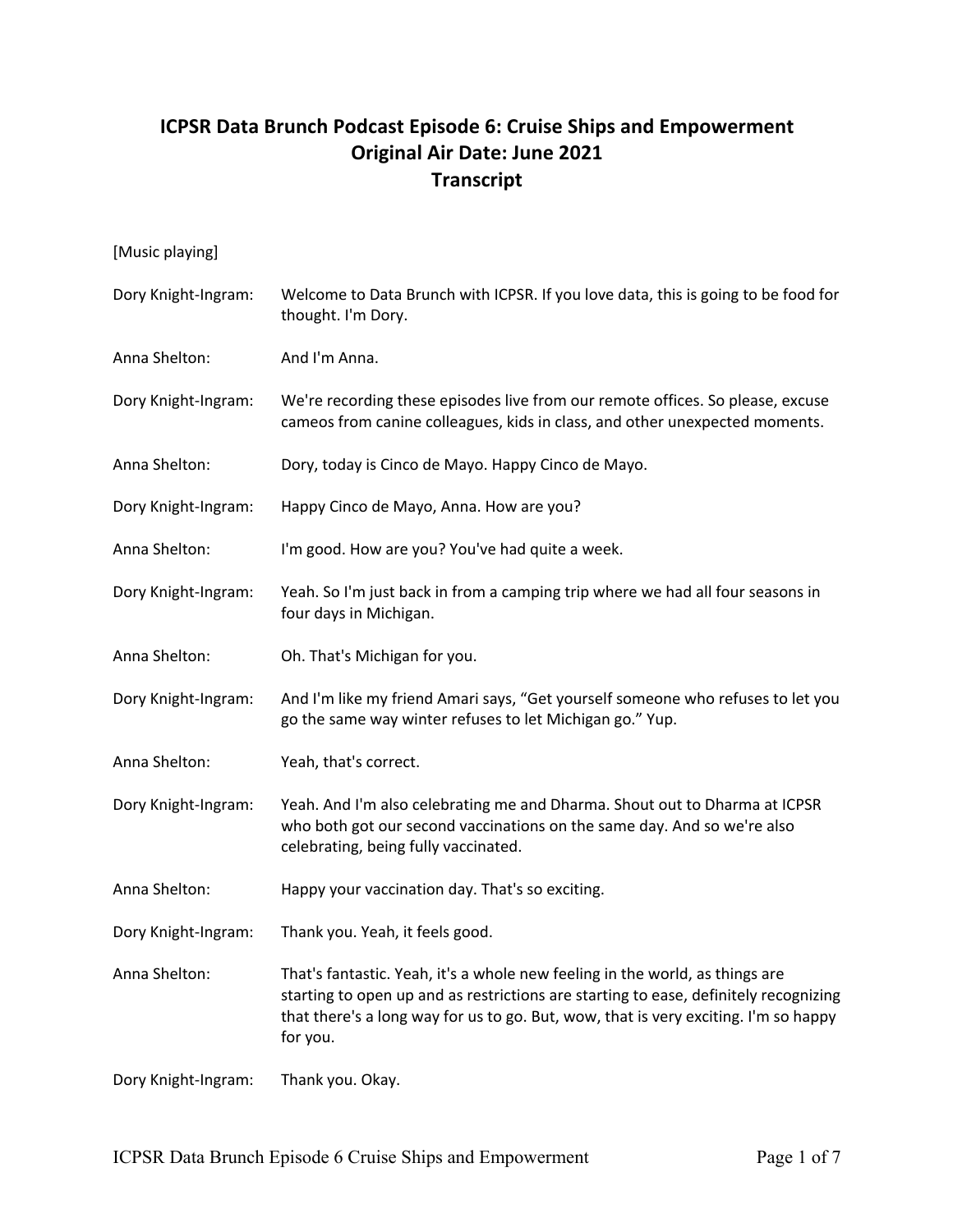## Anna Shelton: All right. Well, In one of those moments where you go, oh yay, and then uh. I want to talk about data and current events. And since we were last here, there has been developing news about Dante Wright who was killed by a police officer during a traffic stop in a Minneapolis suburb. And this is coming after the deaths of Sandra Bland, and Philando Castile, and George Floyd, and Brianna Taylor. And if you're thinking that this is just a mess and that's not the phrase that I was using here in my inner monologue, we need you to use these data to make a change. We have data and this can help. So please take this information and make the world a better place. We have 852 variables that reference police from our civic learning engagement and action data sharing archive.

And if you're wondering what a variable is, I think of a variable as the thing that is being measured or the question that's being asked. So a variable might be something like, what is your eye color? An example of the variables in these civic engagement data, the variable here might be some people are never afraid to take a public stand on controversial issues while others are concerned that they may get into troubles with the authorities, maybe the police, social authorities, or an office that deals with housing. How worried are you that you might get into trouble with the authorities if you took a public stand on a controversial issue? So that whole phrase, that's one of the variables. And there's 852 of those. There is a lot of data.

So we also have studies related to police use of force from the National Archive of Criminal Justice Data. We have the Los Angeles County Social Survey, which is a study that was conducted in Los Angeles. At the time of the 1992 civil uprising. We have a study of sworn non-federal law enforcement officers that were arrested in the United States. We have Police Psychology in Controlling Excessive Force in 50 large cities in the United States, Police Use of Force in Citizen Complaints and Legal Consequences. There is so much, and we have loads of new data that's just come out, including body cameras worn by police in Los Angeles. The effects of marijuana legalization on law enforcement and crime in Washington. So there is a ton of police related data. Please take a look at that. There is so much that is available here. We always like to share what new data is available. So we are known for a lot of things. And one of those things is being a data resource for people who need data for your papers and for research. And if you're a journalist, you could use these data for your articles.

So we wanted to tell you there's a new addition to our National Crime Victimization Survey. The Identity Theft Supplement is just what it sounds like. It looks at how the victim's personal information was obtained and the impact on the victims. So physical, emotional, financial, who is stealing that identity information and what people are doing to avoid becoming an identity theft victim. This is particularly interesting because this week is world password day. So some of these data include information about passwords and how people change them or don't. And then also this looks at how people report identity theft to the police and how often identity theft is happening, just in general. I wanted to mention this because I have been through some identity theft and it's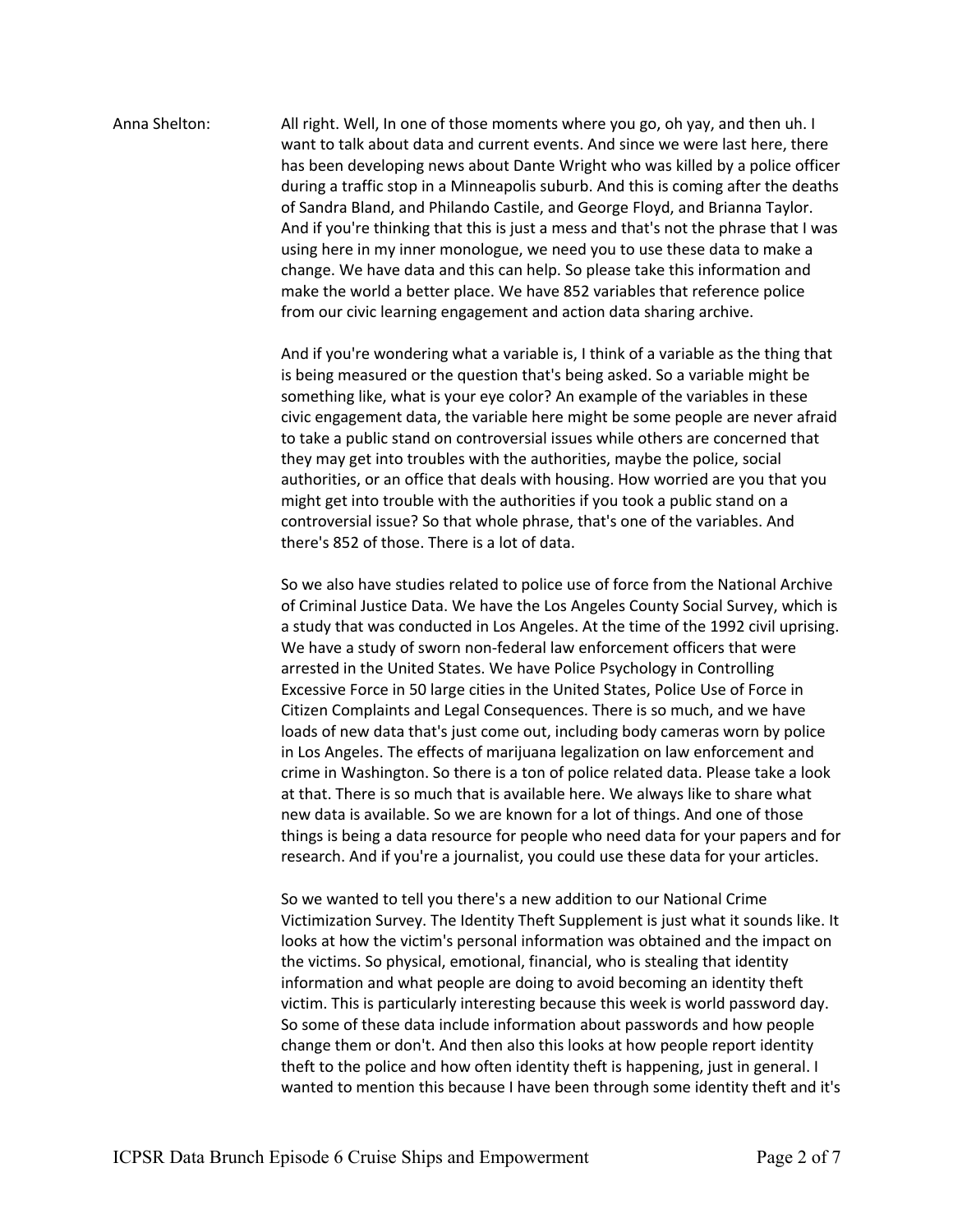|                     | awful. And we wanted to say thank you to all of the survey participants who are<br>helping us understand this better.                                                                                                                                                                                                                                                                                                                                                                                                                                                                                                                                                                                                                                                                                                                                                                                                                                                                                                                                                                  |
|---------------------|----------------------------------------------------------------------------------------------------------------------------------------------------------------------------------------------------------------------------------------------------------------------------------------------------------------------------------------------------------------------------------------------------------------------------------------------------------------------------------------------------------------------------------------------------------------------------------------------------------------------------------------------------------------------------------------------------------------------------------------------------------------------------------------------------------------------------------------------------------------------------------------------------------------------------------------------------------------------------------------------------------------------------------------------------------------------------------------|
| Dory Knight-Ingram: | Yes. Thank you.                                                                                                                                                                                                                                                                                                                                                                                                                                                                                                                                                                                                                                                                                                                                                                                                                                                                                                                                                                                                                                                                        |
| Anna Shelton:       | It's really important. If you have ever been asked to be part of a survey, please<br>we encourage you to say yes to that, because it's a great opportunity to share<br>information that can help others.                                                                                                                                                                                                                                                                                                                                                                                                                                                                                                                                                                                                                                                                                                                                                                                                                                                                               |
|                     | All right, Dory, I'm going to pass it over to you.                                                                                                                                                                                                                                                                                                                                                                                                                                                                                                                                                                                                                                                                                                                                                                                                                                                                                                                                                                                                                                     |
| Dory Knight-Ingram: | Thank you. Let's go.                                                                                                                                                                                                                                                                                                                                                                                                                                                                                                                                                                                                                                                                                                                                                                                                                                                                                                                                                                                                                                                                   |
|                     | Hey everybody and welcome back to Data Brunch. Today we have Ryan McWay,<br>who is a research associate at the University of Michigan Institute for social<br>research. Ryan studies how cruise ships bring tourism and other economic<br>impacts to women in third world countries. And also has a working paper titled<br>'Cruising through school, general equilibrium effects of cruise ship arrivals on<br>employment and education'.                                                                                                                                                                                                                                                                                                                                                                                                                                                                                                                                                                                                                                             |
|                     | Welcome Ryan.                                                                                                                                                                                                                                                                                                                                                                                                                                                                                                                                                                                                                                                                                                                                                                                                                                                                                                                                                                                                                                                                          |
| Ryan McWay:         | Thank you. Glad to be here.                                                                                                                                                                                                                                                                                                                                                                                                                                                                                                                                                                                                                                                                                                                                                                                                                                                                                                                                                                                                                                                            |
| Dory Knight-Ingram: | At Data Brunch we love to hear the stories behind the data. Can you tell us<br>about what makes your research such a great story?                                                                                                                                                                                                                                                                                                                                                                                                                                                                                                                                                                                                                                                                                                                                                                                                                                                                                                                                                      |
| Ryan McWay:         | Yeah, I would love to. So in a lot of economic research that you'll hear in the<br>news, it usually deals with say the stock market or finances and firms, or say<br>monetary policy, like the change in inflation rate, or how the fed will give out<br>more money through a stimulus through the federal government. In this other<br>side of economic research, there's a lot of us who are looking at say applied<br>development economics. So looking at what is happening with the economies of<br>developing worlds, but specifically what's happening with those individuals. So I<br>think what is an interesting narrative with this paper specifically, is that we're<br>looking at women over kind of a seven year period where we're looking at how<br>their lives are changing as the result of essentially international trade from<br>cruise ships arriving into their ports. And so something as innocuous as a tourist<br>showing up and spending money, how might that change, or improve, or<br>deteriorate the lives of an individual that lives in that society. |
| Dory Knight-Ingram: | As you're talking So I'm thinking about the last cruise that I went on and I<br>believe it might've been Carnival. And so the cruise companies have these<br>planned excursions for the participants to go in. And one thing that I always<br>wonder about is, I'm like, how do I get in the community? And actually, how do I<br>get a more authentic visit, or connection to the place that I'm at? So it's really                                                                                                                                                                                                                                                                                                                                                                                                                                                                                                                                                                                                                                                                   |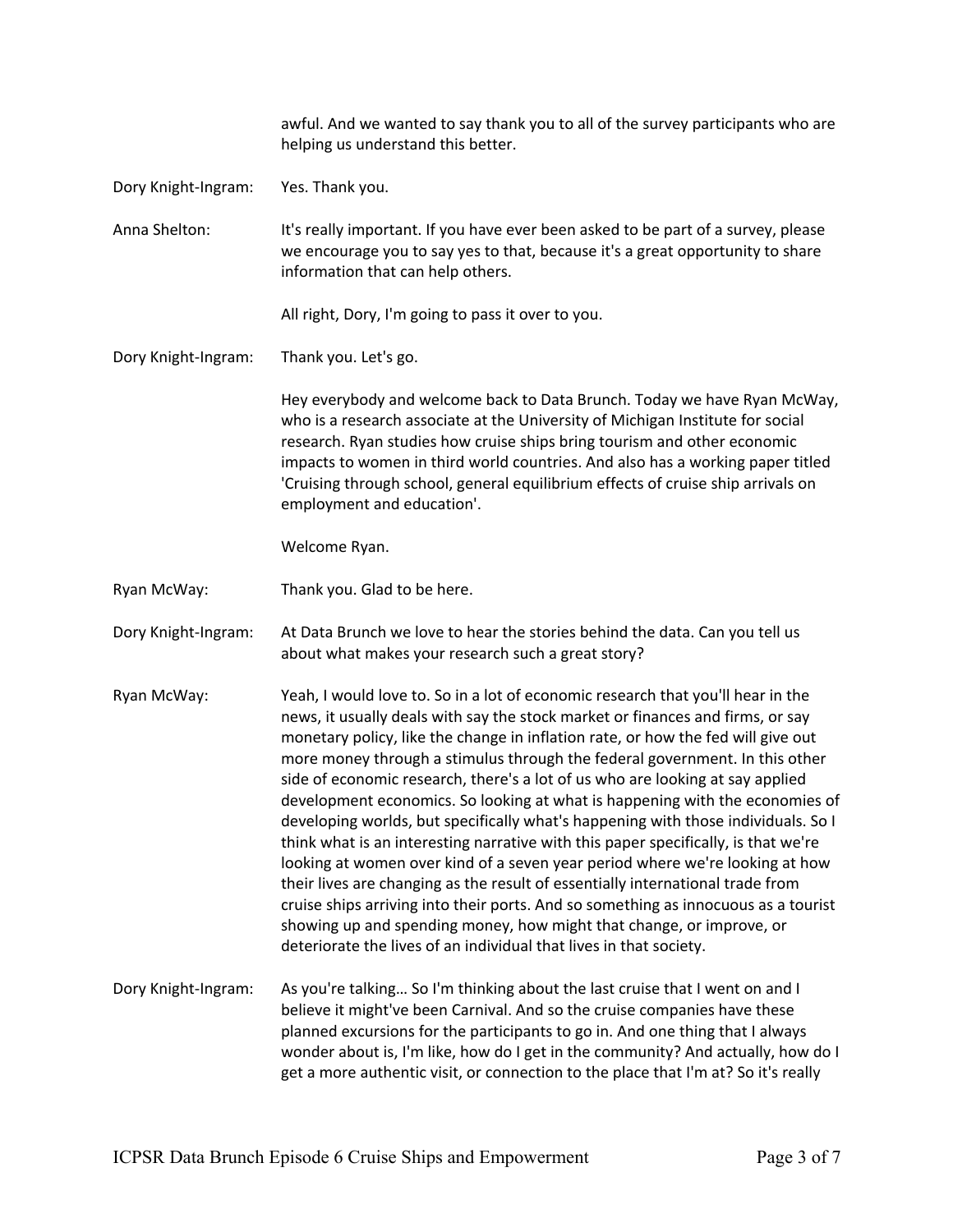fascinating, your research, how you really talk about how these vacations can impact lives. So thank you.

As tourists ourselves, how can we be more thoughtful about, we spend money on our cruises or other travel?

Ryan McWay: You can be assured that as a tourist, there are pros and cons to travel, right? And they are outside of your control. Much of it you do not have agency over. And so as a result, there are inequalities that are being exasperated, but those are issues from the multinational corporations, who are determining the market structure for your relationship to those communities. And it's not so much you, you entering into a community and spending money there is of anything a benefit to that community.

Dory Knight-Ingram: Are you studying yet are, and it's okay if it's too early in your research to answer this, but are you studying yet, or looking at how the pandemic may have affected areas, reliant on tourism and cruises?

Ryan McWay: So the short answer is no. And the short answer to that is my research currently is looking at information that was collected through 2019.

Dory Knight-Ingram: Okay.

Ryan McWay: So right before the pandemic starts. And so as a result, I don't really get to see the impact after it. I of course can update this information on my side from the data, but it is very intensive to update the data. It's a lot of collection of GPS locations, about 30 minute intervals on 517 ships over roughly seven years. So what you're looking at here is about 10.6 million observations of individual ships moving over time. And as a result to add in just even say, one more year, is quite intensive.

> What I'm doing is I'm taking those ship observations and I'm saying, okay, I know the geolocation of the center of a city in say, a developing country. And I'm going to create this caliper, some sort of radius around that city. And whenever that GPS location of the ship enters into my radius, then I'm going to count you in the city. And that's a visit by the ship. That's my measure of intensity. I would like to say in response to that, I think the pandemic has acutely affected the service industry. Tourism will be severely hit by the pandemic. And I do not expect that the recovery will be quick in developing countries specifically. I think it will take a long time for the jobs that are lost to come back.

Dory Knight-Ingram: Let us go back to your paper that we mentioned earlier. And can you talk about the female empowerment narrative that is at the heart of your paper?

Ryan McWay: Certainly. So I think what is most exciting about this paper? Is it looks specifically at the impact that tourism has on women in these port cities. Now the evident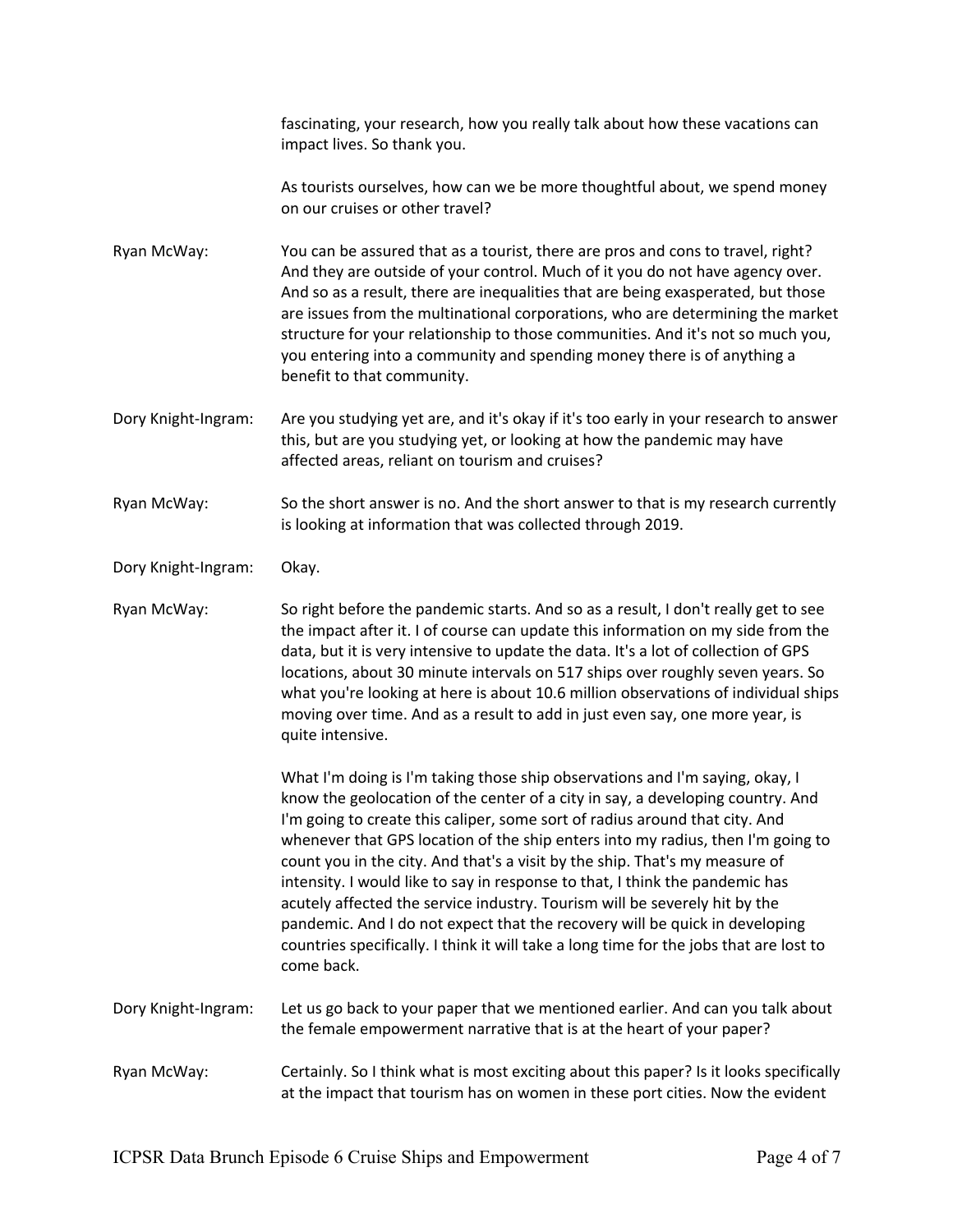question here is, the most obvious question is why look at women? And the thing is that in kind of the economic theory, women have traditionally been kind of differentially attached to the service sector. And so as a result, if we see changes in tourism, we should be seeing changes in the service sector. And specifically if there was [inaudible 00:12:24] to be gains made, it would be by women in these developing countries. So what's very interesting. I think from this female empowerment perspective of this, the female empowerment narrative of this paper is that there's two main outcomes that you see.

The first, is that when we look at labor, women overall are seven percentage points more likely to have a job than otherwise. Therefore, what we're saying here is that that is a non-trivial increase in the likelihood that a woman is to be employed. And let's consider that in developing countries, many of these women are working in unpaid labor. So either taking care of the household or working in the field with the crops or working as say kind of a day labor in an unofficial capacity in a variety of things. So getting paid labor in an official capacity is huge.

The second is that we also see that women overall are getting about a third of a year's more education. At first, you may think, a third of a year, that's not even a whole grade. But when you look at you get the education literature, that's quite a lot, actually. Getting a third of a year's education on aggregate is really important and it makes a huge kind of demographic transition in the country. When I say demographic transition, I'm talking about the way that an entire economy will shift over time as different demographies change over time.

So one of the interesting, I think, perspectives, on the paper that I'm presenting, is that it is older women, not younger women, so women over the age of 30, who are actually gaining the jobs. So, why are they getting the jobs? It's because they are in a position where they have already the market skills, where they can match with employers; whereas younger women are not taking jobs. They're actually effectively less likely to get jobs at a younger age. And that's something we would actually like to see. And why? Because they're staying in school longer. So these younger women are staying in school longer. And I believe that this is kind of showing that they are trying to make match for higher skilled labor. And I think that that is the really interesting thing here, is that not only women today, but also you should expect then women tomorrow to benefit from the tourist who comes today.

That's I think a very interesting and kind of uplifting story that you don't often hear with the cruise ship industry, not to promote all the atrocities and kind of awful way that cruise ships have exploited their power over people. But, I would say more generally, tourism isn't as bad as it's often given off.

Dory Knight-Ingram: How can listeners find out more about this or contact you?

Ryan McWay: Yeah. This research is published on my website. Additionally, I work at the university of Michigan. So my email address is public information and you can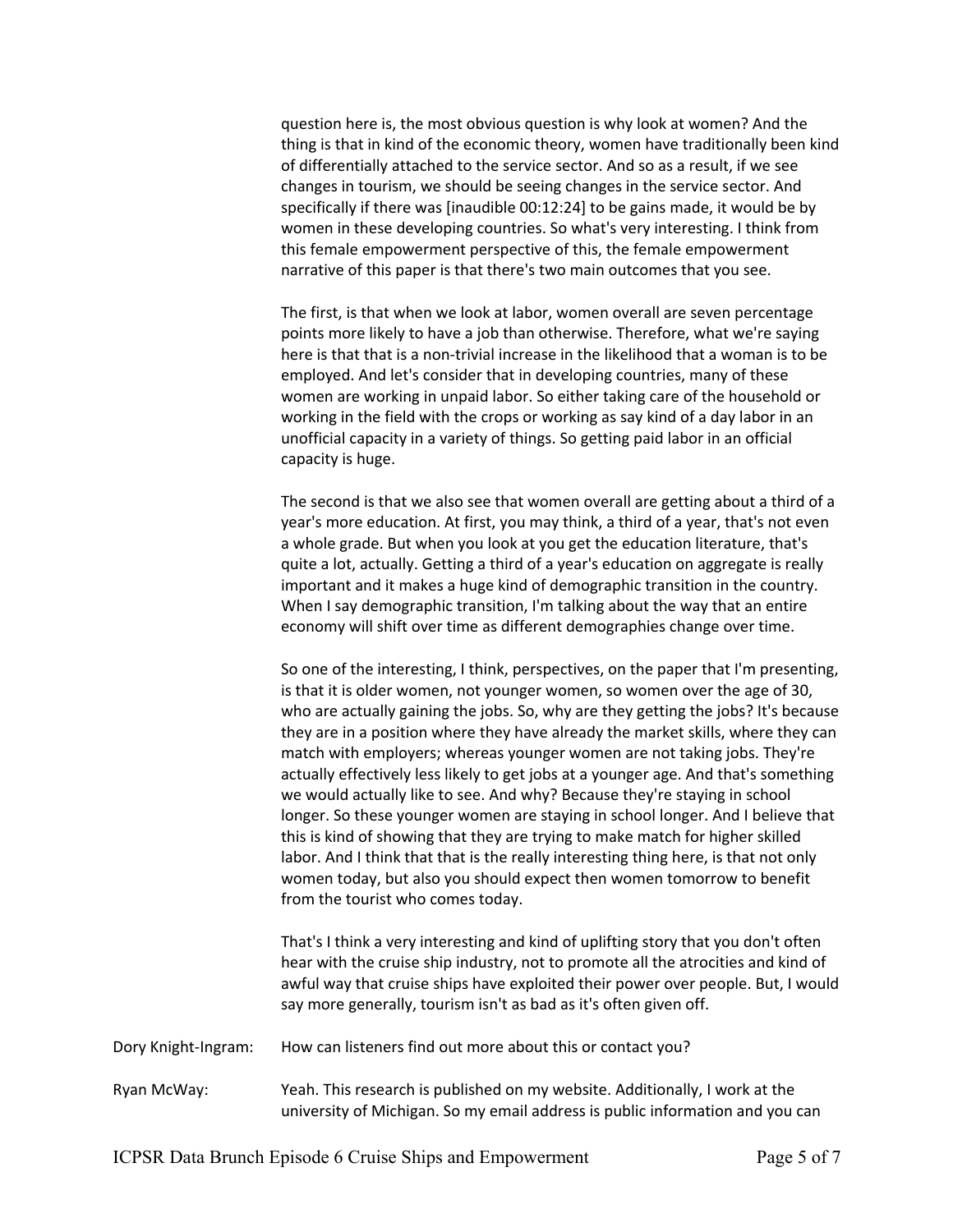contact me whenever you would like to discuss this. And I would be more than happy to improve on this research. Or if you had say comments that you think that I didn't account for something, I would love to hear it. Anything to improve my work, I would love. So I welcome any criticism.

Dory Knight-Ingram: What is your favorite brunch?

Ryan McWay: So, I'm from St. Louis, Missouri, and there is this restaurant called Squire's, right next to the Lafayette square. They have this little skillet of like eggs and pepper and potatoes and its great little skillet and it's perfect size. If you have a hangover from Saturday night, you get that. And then they have bottomless mimosas for three hours and you have multiple different ones. So they got grape juice, apple juice, orange juice, cranberry juice, and they have it up there. So you don't order it, you go up, they fill you up with a little bit of mimosa. You go up and you can mix and match as you choose. They got little bacon, they got origami bears. It is the best brunch place I've ever been to my life and I'm happy to promote it on the web.

Dory Knight-Ingram: Awesome. Sign me up. Thank you so much, Ryan.

Anna Shelton: Wow, that was fascinating. I had no idea that there was so much going on with cruise ships and tourism, and that is a whole new world for me. I can't wait to dig into that. So if you are listening to this episode at a later date, I'm going to mention some open jobs and some upcoming events. You can always find out what our open jobs are and our upcoming events by checking out our website, which is ICPSR dot umich, as in University of Michigan, dot edu. So we are growing, we are hiring several current positions. Those include a Senior DevOps Engineer, a Full Stack Software Engineer, a Senior Full Stack Software Engineer and a Digital Product Designer.

> And our Summer Program has begun. Oh my goodness. Registration. I know, I'm so excited. It deserves applause and confetti and bubbles. It's a good time over here at ICPSR. We love our summer program. Registration is still open for most of the courses. So get in there quickly. And then for anyone who will be at IASSIST, we'll be there too. This is the conference of the International Association for Social Science Information Service and Technology. And we'll be presenting on self-publishing platforms and also a presentation called documenting variable comparability with the DDI life cycle. So that's about metadata. And we also do have several webinars coming up of our own. So we will be talking about arts research on May 19th. Also, on May 19th, we have a webinar about childcare research, and there's also a workshop on data regarding STEM in education. And that's coming up on May 20th and all of those are free. So you can find links to those on our website.

Dory Knight-Ingram: Thank you, Anna. This brings us to the end of today's episode. Thank you everyone for being with us